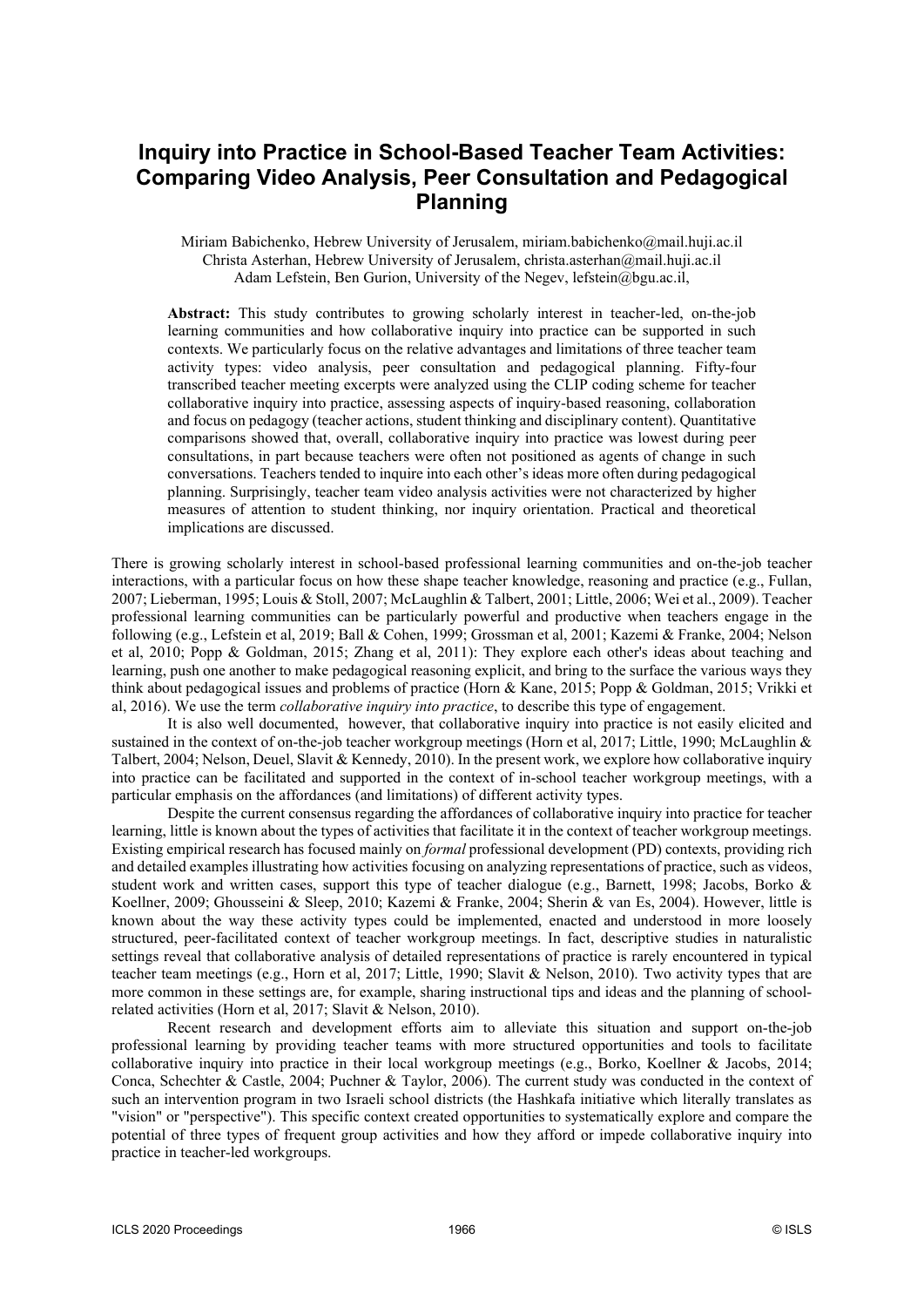### **The context of the study: The Hashkafa initiative**

The study was conducted in the context of a large-scale reform aiming to support collaborative inquiry into problems of practice in teacher professional communities in Israeli schools. The main PD effort was focused on the leading teachers (LTs), who coordinated, planned and facilitated the meetings. LTs met bi-weekly in 3*hr* long, multi-disciplinary, off-campus PD meetings, in which they were encouraged to (a) focus their workgroup meetings on problems of practice that interest team members; (b) use detailed representations of practice, such as video recordings or detailed case descriptions, to make practice available for collaborative inquiry; and (c) use conversational protocols (a series of pre-defined reflective stages and associated questions (; McDonald, 2003; Segal, Lefstein & Vedder Weiss, 2018) to structure inquiry and cultivate productive discursive norms. During the PD meetings, LTs were introduced to these ideas, principles and tools, experienced them together, and reflected together on their experiences in the workgroup meetings they led.

One of the central tenets of the program was to respect schools' and leading teachers' autonomy to choose what the teams would work on and how. Thus, the LTs were not required to use certain tools, tasks or activities with their teams, but rather were encouraged to adapt and choose the tools and activities in a way that meets the needs of the team's ongoing work. In practice, LTs used the protocols in only one third of the meetings we documented, and incorporated into their workgroup meetings types of activities that were not introduced by the intervention, but which they found useful for supporting their ongoing work. Moreover, schools were free to organize the in-school teams according to their needs, which produced high variability in types of teams in the program. These include disciplinary-focused teams (mathematics, language arts, science and so on), grade band teams, as well as teams organized around a specific topic (e.g., assessment, improving school climate). The large number of teams that participated in the Hashkafa initiative (over 150 workgroups in 2015-2017) together with the program's support of teacher workgroup autonomy regarding content and organization produced unique research opportunities. In particular, it enabled us to conduct a quantitative, comparative study on a relatively large and heterogeneous sample.

### **Activity types and collaborative inquiry into practice**

The theoretical definition of an activity type used in the current study builds on the sociolinguistic literature, which defines an activity by the goal (or the function) of the interaction, as it is understood by the participants (Levinson, 1979). In other words, the type of activity is defined (and bounded) by the participant's implicit answers to such questions as: what are we doing now? What is the main function of the interaction we are involved in? Since activity types shape participants' expectations about interactional norms, topics, roles and forms of talk, they influence participants' own actions and their interpretations of others' actions (Levinson, 1979). For that reason, we expect the type of activity in which teacher workgroups engage to be consequential for the quality of their collaborative inquiry into practice.

Within the data set of audio-recorded teacher team meetings that were collected in the context of the Hashkafa initiative, we identified three frequent, distinctively different activity types, each aimed at stimulating collective conversations about practice: (1) analyzing a video-recording of a classroom event; (2) planning a pedagogical activity; and (3) peer consultation, an activity in which a member of the group prepares a detailed case he/she is concerned about and presents it to the group, and the team members are then asked to query, comment on and discuss the case. In the following, we briefly review the available literature and research on each of the three teacher team activities that are the focus of the current investigation.

Collaborative *analysis of video* recordings of classroom practice is considered a particularly productive activity for teacher learning and is frequently recommended for teacher professional development (e.g., Borko et al., 2008; van Es & Sherin, 2010; Gaudin & Chalies, 2015). Classroom recordings make the specific details of the teacher-student interactions accessible for analysis and reflection (Ball & Cohen, 1999; Little, 2003). However, the benefits and specifics of activities involving collaborative analysis of classroom video recordings have been studied mostly in the context of formal PD workshops and programs (e.g., Borko et al., 2008; van Es & Sherin, 2010). Therefore, despite the general recommendation to use video to support collaborative inquiry into practice, this type of productive engagement may not be as easily achieved in teacher-led, on-the-job learning communities. First, since the full disclosure of practice that is involved in such activities may entail high levels of face threat for the video-recorded teacher (e.g., Arya, Christ & Chiu, 2013; van Es, Tunney, Goldsmith & Seago, 2014; Zhang et al, 2011) which in turn may lead the participants to avoid critique and exploration of alternatives (Chieu, Kosko & Herbst, 2014; van Es et al, 2014), as well as to increase in individual justifications of actions (Authors, 2019). Moreover, the facilitator's lack of expertise in leading video-based conversations may be pivotal to produce a productive conversation (Borko, Koellner & Jacobs, 2014; van Es, 2010; Ghousseini & Sleep, 2011; Zhang et al, 2011).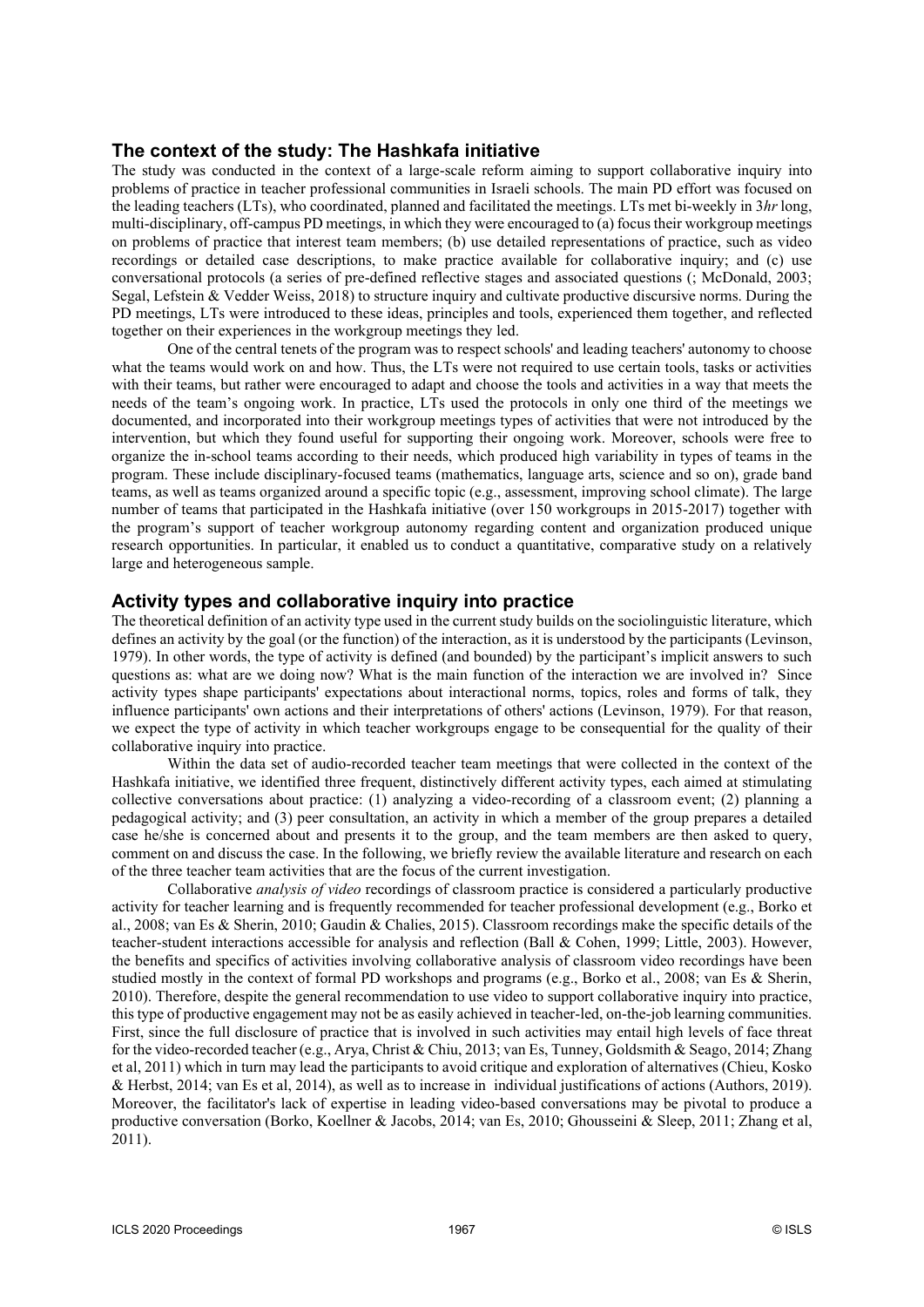Structured *peer consultation activities* are used quite frequently in continuous professional learning in the counseling professions, such as school psychology, social work and school counseling (Benshoff & Paisley, 1996; Greenburg, Lewis & Johnson, 1985; Zins & Murphy, 1996). In the *Hashkafa* initiative, LTs were introduced to a structured protocol to support peer consultation activities, expecting that it would support collaborative inquiry into practice in the context of teacher workgroup meetings. First, because they focus on authentic problems of practice that participating teachers are concerned about (Gibbons & Cobb, 2017; Horn & Little, 2010) which is expected to motivate participants to inquire deeply into them. Second, the detailed description of the problem (the case) the consulting teacher is asked to prepare for the meeting is expected to provide the team with access to the details of practice, which are frequently missing in more spontaneous peer consultations (Little, 2003; Levine & Marcus, 2014).

In contrast with video analysis and peer consultations, was not part of the Hashkafa intervention program, but is more typical of regular teacher workgroup meetings (Horn et al, 2017). Findings from two studies on planning activities present a somewhat mixed picture. On the one hand, a case study by Koellner and colleagues (2007) conducted in the context of a formal PD workshop in which teachers were involved in Problem Solving Cycles 'showed that the planning discussions tended to be rich, as teachers focused on the connections between the specific lesson learning goals, expectations about student reasoning and appropriate ways to help students achieve these goals. In contrast, Horn and colleagues (2017) found that collaborative planning activities in schoolbased workgroup meetings often focus on logistics, rather than on instructional content or teaching practices.

### **The present study**

Theory and accumulating evidence show the potential of the three types of teacher workgroup activities (videoanalysis, peer consultation and pedagogical planning) to support collaborative inquiry into practice among teachers. However, existing research was primarily conducted in formal PD settings. The affordances of these activity types within the less structured, peer-facilitated context of teacher workgroup meetings has thus far received little scholarly attention. In this study, we explore this issue by systematically comparing these three potentially productive teacher team activities and the extent to which teachers actually engage in collaborative inquiry into practice during these activities. Thus, the present study sheds light on the *relative* advantages of each activity type in workgroup meetings, in comparison to the others.

We use a quantitative, comparative approach, using a validated and reliable coding scheme, the CLIP scheme (Babichenko & Asterhan, 2018), which has been developed specifically for assessing teacher collaborative inquiry into practice in on-the-job teacher team settings. The coding scheme is based on common theoretical distinctions between productive and unproductive teacher conversations for learning (e.g., Borko et al., 2008; Bryk et al, 1999; Cochran- Smith & Lytle, 1999; Horn & Kane, 2015; Nelson, Slavit & Deuel, 2010), while taking into account the specifics and the methodological constraints of analyzing discourse and interaction in teacher-led, in-school workgroup contexts (i.e., high diversity in discourse aims and content in relatively loosely structured conversations). CLIP enables the quantification of distinct features of peer-led collaborative inquiry into practice in workgroup settings, organized according to three main dimensions: participatory, epistemic and content-related.

With regard to participation patterns, productive conversations are described as *collaborative*, i.e., involving multiple team members who contribute substantively to the dialogue (Crespo, 2006; Popp & Goldman, 2016). From an epistemic perspective, productive conversations are described as *inquiry-oriented*, i.e., participants elaborate and explain their ideas, provide reasoning, question and challenge ideas (Borko et al., 2008; Cochran- Smith & Lytle, 1999; Hiebert et al., 2007; Nelson, Slavit & Deuel, 2010). With regard to discourse content, productive conversations explore the inter-relationships among the three components of the instructional triangle: teachers, students and disciplinary content (Borko et al., 2008; Bryk et al, 1999; Cohen et al, 2003; Horn & Kane, 2015; Little, 2006).

# **Method**

### General recruitment and data collection procedure

A total of 150 teams participated in the *Hashkafa* initiative in 2015-2017, across two major Israeli school districts (one in the center and one peripheral). After taking into consideration logistic constraints (scheduling and travel) as well as language constraints (only the 110 Hebrew-speaking teams were considered for this study), an invitation to participate in the study was issued to 78 teams. Sixty teams from 34 different (mostly elementary) schools voluntarily agreed to a researcher attending and recording a subset of their meetings. The teams were assembled by discipline, grade level or other principle, according to local decisions. A total of 215 meetings (60-90 *min* each)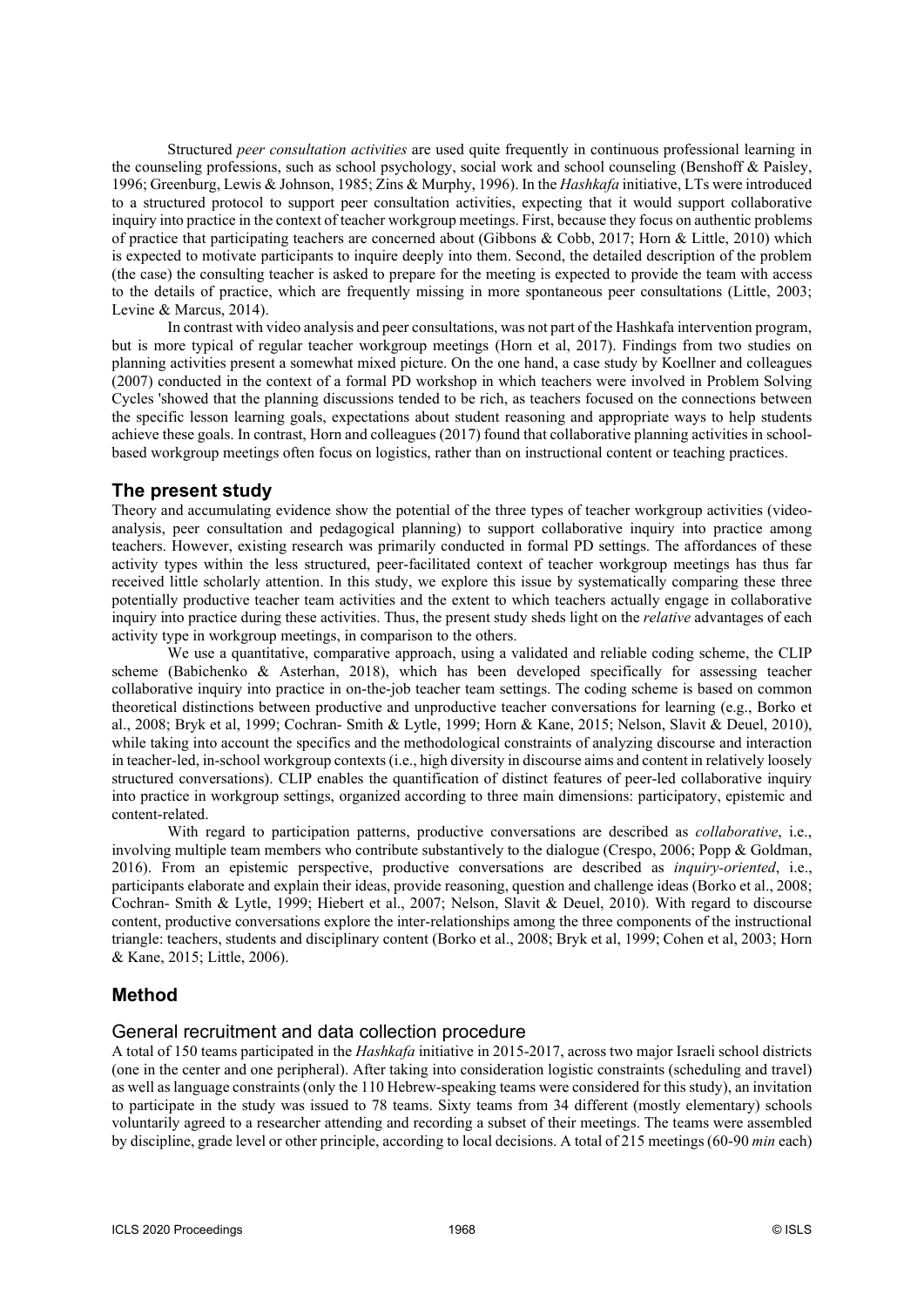were recorded from these 60 teams. The 215 audio-recorded team meetings are the main data set for analysis, from which the selected data set for the current study on activity type was constructed.

### Constructing and preparing the data set for fine-grained analyses

In order to build the final data set of cases for fine-grained analysis (54 cases), the following steps were taken:

#### Dividing into activities and defining the type of activity

The entire data set of 215 complete team meetings was divided into activities. The operational definition for the boundaries of an activity were as follows: Activity X starts when the LT explicitly describes what the team will be doing next, that is: with an explicit introduction of the next activity, and concludes when the LT initiates the next activity or adjourns the meeting.

To code for the type of activity, we analyzed the LT's description about what the team is about to do, with a focus on: (a) the activity function or goal that was emphasized (i.e. what were the participants invited to do?); (b) the artifacts (representations of practice) that the participants were invited to look at; and (c) the conversational protocols introduced (if employed)..

The activity was coded as *analyzing peer classroom video* when the team was invited to watch and discuss a video recording taken in one of the team members' classrooms. The activity was coded as *consulting a peer* when one of the team members was invited to introduce his/her issue, case, problem or dilemma (e.g. "Anat will introduce a problem or dilemma that bothers her and we will help her to find ways to deal with it, to think about it, to find solutions"). The activity was coded as *planning a pedagogical activity*, when the team was invited to plan together a lesson, an event (e.g. "The science lab day") or a pedagogical tool (e.g., a test). The verb "planning" did not have to be explicitly used by the LTs. An activity was coded as planning when the event (or the tool) introduced as the focus of conversation was supposed to take place (or be used) in the future (e.g., "Today we will talk about the math marathon, which is scheduled for May 4<sup>th</sup>"). In the current study, we aimed to focus on those planning activities that were introduced or understood by the participants as planning the *pedagogical,* and not solely the *logistic,* aspects of the events or tools. Therefore, cases where included only if the LT explicitly introduced planning of the pedagogical aspects as a central goal of the activity (e.g., "We will plan the *content* of the math day). A total of 30 cases of pedagogical planning were identified in the data set.

#### Selection of cases for fine-grained coding

For the final selection of cases to be included in the data set, the following inclusion criteria were applied: (a) The conversation is longer than 5 *min*; (b) the conversation takes place in the whole-group format (and not in several small groups simultaneously); and (c) the entire activity was audio-recorded, without interruptions. If, following this procedure, a particular teacher workgroup was represented more than once in an activity category, one case per workgroup was randomly selected for analysis. This procedure resulted in 20 cases of peer consultation, 20 cases of video analysis and 14 cases of pedagogical planning. The final subset of cases represents 42 different workgroups, from 23 schools.

#### Coding teacher dialogue

The 54 selected cases were transcribed and segmented into units. The segmentation strategy used in the current study combined time-based and topical boundaries. That is, the boundaries were identified by (even a slight) topical change that took place in a range between 30 and 120 *sec*. This segmentation strategy resulted in units that were relatively homogenous in their length (around 1 *min* long), but also self-contained and topically coherent. The average number of units per conversation across the 54 cases was 25.73.

To code the teacher conversations, we developed a coding scheme, the Collaborative Inquiry into Practice (CLIP) tool (Babichenko & Asterhan, 2018), that captures key characteristics of what is considered productive teacher-teacher dialogue, adapted to the particular setting of peer-led workgroup meetings. Each unit was coded for 8 distinct features, that together represent the collaborative, inquiry and content-related dimensions of teacher team dialogue.

To measure the extent to which the participants inquire into each other's ideas (inquiry dimension), each unit was coded for the appearance of four discursive moves that are employed in dialogue to push others to elaborate, provide reasoning and explain their ideas (Hennesey et al, 2016; Popp & Goldman, 2016). These include: (a) *asking for details*; (b) *asking for reasoning*; (c) *Disagreeing*; and (d) *Connecting to previous ideas*. In addition, an *Overall Inquiry* index was derived by averaging the four inquiry variables scores per unit.

To measure aspects of what teacher talked about (the content-related dimension), we coded whether each of the three elements of the instructional triangle (Borko et al., 2008; Bryk et al, 1999; Cohen et al, 2003; Horn & Kane, 2015; Little, 2006) was referred to in the unit. These include the following: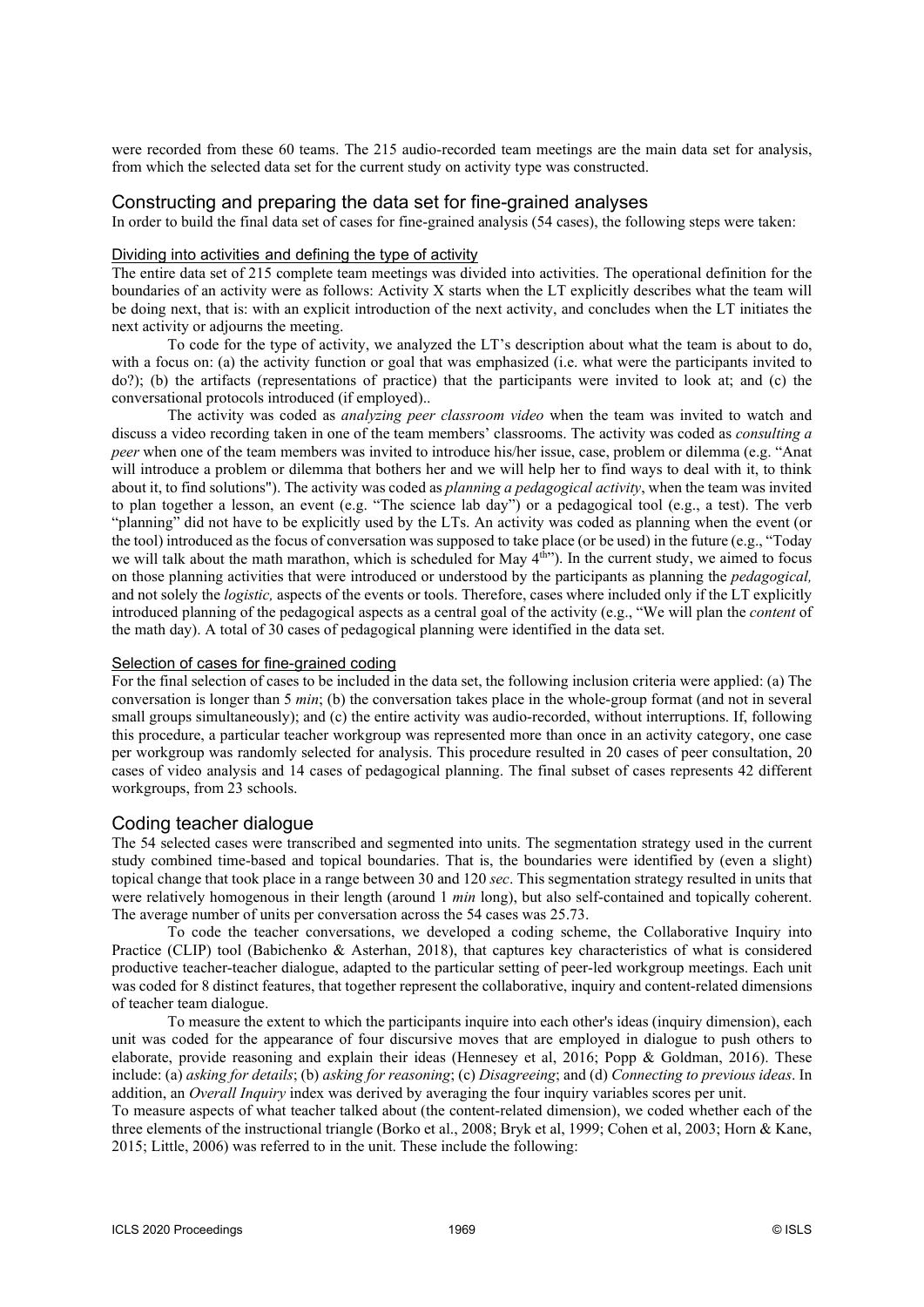- a) *Teacher Actions (TA).* This variable indicates whether teacher professional actions are at the focus of the conversation in the unit. It has to be noted here that teacher actions are not necessarily instructional actions in the classroom context only, but rather any reference to what a teacher did or does, or what teachers should do in the immediate context of their work (e.g., "I talked to her parents"). Therefore, it reflects whether the teachers are positioned in the dialogue as agents with the competency and the authority to solve the problems at hand (Segal, 2019). In conversations with low rates of reference to teacher actions, other agents (parents, administration, and the students) are positioned as responsible for addressing the issue at hand.
- b) *Student Perspective (SP)*. This variable assesses whether participants explicitly refer to students beyond their observed behavior or external features. In particular, it assessed whether the participating teachers refer to students' feelings, preferences, goals, needs, interests or difficulties, to the way situations are experienced by students, or whether they try to explain the reasons behind particular student behaviors.
- c) *Disciplinary Content (DC)* indicates whether reference to teaching or learning of specific aspects of subject matter appeared in the dialogue unit. Since not all participating workgroups in the current study were organized around instructional disciplines, we coded for disciplinary content only in disciplinary teams (i.e, math, language, English, and science teams, accounting for 67% of the activities in the data set).

A measure of *Non-pedagogical dialogue* was derived from the abovementioned content-related variables, by identifying units in which teachers did not refer to any of the three pedagogical triangle elements. The dialogue in these units was devoted to discussing the meeting itself (e.g., introducing the directions for the following steps), discussing the students' parents or family, coordinating logistics, discussing administrative issues, school personnel, and personal issues.

To measure the Collaborative aspect, we coded how many participants were actively contributing to the conversation in the unit. Inter-rater reliability of the 10 coded variables was good, ranging between *ICC* = .737 to  $\textit{ICC} = .947$ .

For each case, we calculated the average score for each of the coded features. All variables, except for the participation dimension, were coded as 0 (the coded category did not occur in the dialogue unit) or as 1 (the coded category occurred in the unit). Therefore, the average scores represent in fact the relative frequency of a particular feature in an activity type. For example, a score of .59 on the disagreement index indicates that in 59% of the dialogue units in that activity a disagreement was detected.

# **Results**

To compare the extent to which teacher teams engage in collaborative inquiry into practice, one-way ANOVAs were used to compare the various CLIP–based variables between the three activity types. Tukey post hoc comparisons were conducted when a statistically significant main effect was found ( $p < .05$ ).

### The inquiry dimension

A statistically significant difference between activity types was found for the overall inquiry score,  $F(2, 51)$  = 5.09,  $p = .010$ ,  $\eta_p^2 = .17$ . A Tukey post hoc comparison showed that when teachers are involved in pedagogical planning ( $M = 0.38$ ,  $SD = 0.08$ ) they tend to inquire into each other's ideas more frequently than when they take part in video-analysis  $(M = .29, SD = .07, p = .010)$ . There was no statistically significant difference between peer consultation and the other two activity types. Separate one-way ANOVA tests indicated that the tendency to inquire more into each other's ideas during planning activities can mostly be attributed to significant differences on the tendency to ask for details,  $F(2,51) = 5.31$ ,  $p = .008$ ,  $\eta_p^2 = .17$ , and the tendency to disagree,  $F(2,51) =$  $4.49, p = .016, \eta_p^2 = .15$ . Post hoc comparisons indicated that teachers tended to ask for details more often during planning activities ( $M = .50$ ,  $SD = .19$ ) than when they analyze a video ( $M = .33$ ,  $SD = .13$ ,  $p = .006$ ). No statistically significant differences were found between peer consultations and other activities. Teacher dialogue included more explicit disagreements when planning together  $(M = .52, SD = .25)$  compared to during video analyses  $(M = .35, SD = .14, p = .030)$  or peer consultations  $(M = .35, SD = .14, p = .025)$ . There were no statistically significant differences between activity types on the remaining two variables.

### The content dimension

A statistically significant difference between activity types was found for Non-Pedagogical Discourse, *F* (2, 51)  $= 3.28$ ,  $p = .046$ ,  $\eta_p^2 = .11$ . A Tukey post-hoc comparison showed that, on average, in 33% (*SD* = .18) of the dialogue units teacher teams did not attend to any aspect of the instructional triangle during peer consultation activities, which was significantly more than during video analysis  $(M = .20, SD = .15)$ . No statistically significant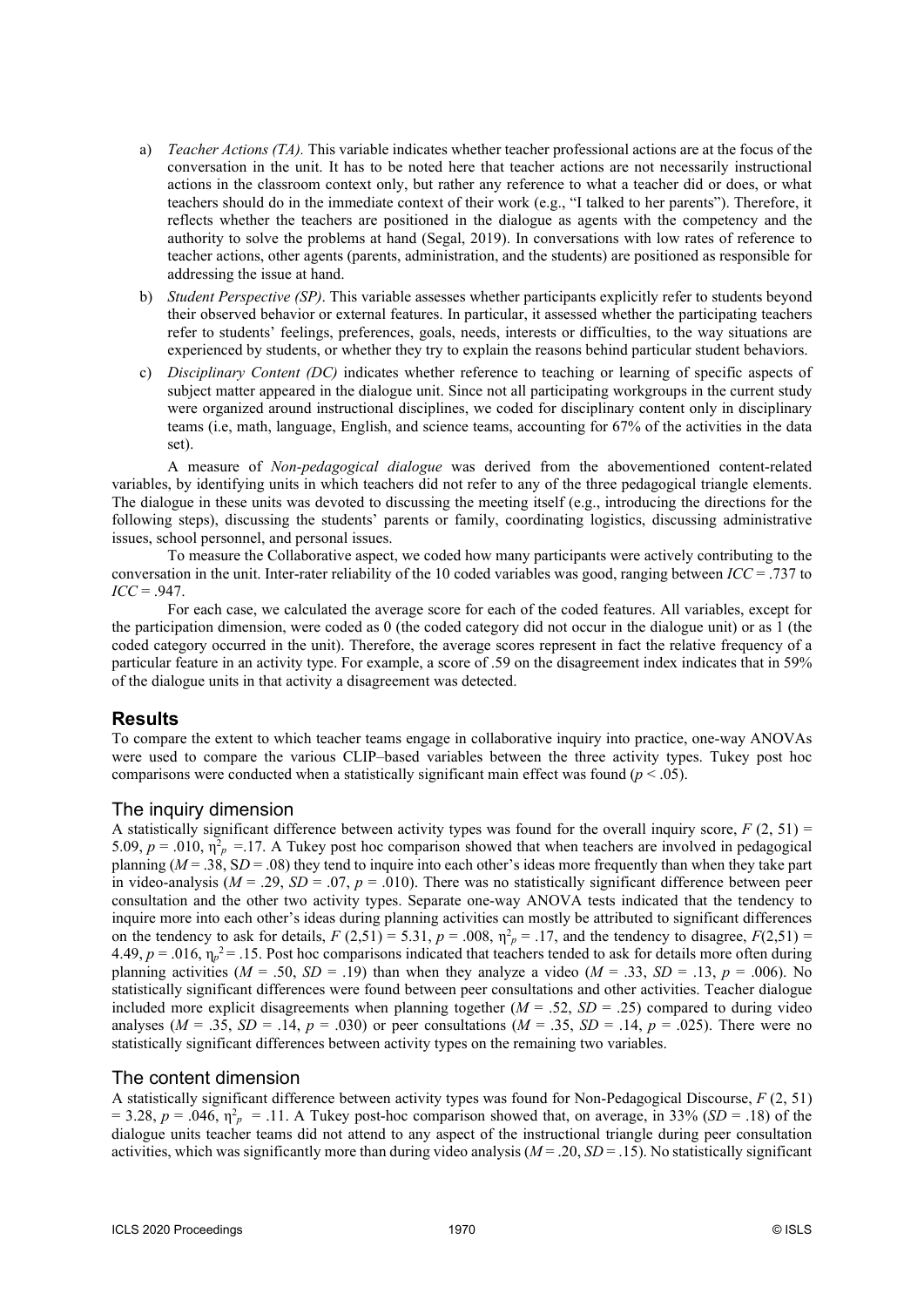differences were found for pedagogical planning. Separate one-way ANOVAs for the variables measuring the three elements of the instructional triangle revealed significant differences between activity types in focus on teacher actions,  $F(2, 51) = 4.60$ ,  $p = .015$ ,  $\eta_p^2 = .15$ , and a near significant difference in attention to disciplinary content,  $F(2, 34) = 2.79$ ,  $p = .076$ ,  $\eta^2 = .14$ . No significant differences between activity types was found for attention to the student perspective. Tukey post hoc comparisons showed that during peer consultation, conversations tended to focus significantly less on teacher actions  $(M = .47, SD = .20)$  than during pedagogical planning activities ( $M = .66$ ,  $SD = .19$ ). There was no statistically significant difference between video analysis and the other two activity types. The percentage of units addressing disciplinary content was almost twice more during video analysis (51%) compared to peer consultation activities (26%). It indicates that the conversations during video analysis activities tended to be more focused on specific disciplinary content. It has to be noted that the statistical tests on this variable were conducted on a relatively small sample  $(N = 37)$ , as they were conducted on conversations from disciplinary-specific teams only.

### The collaborative dimension

No statistically significant differences were found between activity types with regard to participation patterns, *F*  $(2, 48) = 2.49, p = .094.$ 

### **Discussion**

In light of the increasing interest in on-the-job, teacher-led professional learning communities, scholars have begun to unpack what characterizes productive professional learning communities in such settings and how they may be supported (e.g. Lefstein et al,2019; Bryk, Camburn & Louis, 1999; Grossman et al, 2001; Horn et al, 2017; McLaughlin & Talbert, 2012; Little, 2002). The present study contributes to this fast-growing field of inquiry by specifically focusing on the role of activity type. Even though empirical evidence is accumulating about the type of activities that support teacher engagement in *formal* PD interventions (Barnett, 1998; Jacobs, Borko & Koellner, 2009; Ghousseini & Sleep, 2010; Kazemi & Franke, 2004; Sherin & van Es, 2004), little is known about the types of activities that elicit teacher collaborative inquiry into practice in the context of on-the-job, teacherled teacher team meetings. We addressed this gap by comparing features of teacher interactions while they were engaged in one of three pedagogical activities in team meetings: video analysis of classroom practice, peer consultation and pedagogical planning. The features of teacher interaction we focused on specifically were informed by the extensive literature on teacher collaborative inquiry into practice. We focused on participation patterns, inquiry orientation and the content of teacher team discourse. In the following sections, we discuss the affordances and limitations of each activity type, based on the findings presented here.

# Pedagogical planning

Our findings indicate that pedagogical planning activities are characterized by relatively high levels of inquiry into each other's ideas, in particular substantively more disagreements and requests for factual details. Thus, in the context of planning activities teachers feel more comfortable, or more obligated, to explicitly challenge each other's ideas, which in turn has the potential to create further opportunities to explore these differences through the exchange of pedagogical ideas (Astrhan 2015; 2016). This tendency to disagree and to challenge other's ideas more often could potentially be explained by the fact that in many of these conversations most or all of the participating teachers are eventually expected to implement the unit, activity or tool that they have planned together. In other words, the participants have a practical stake in the outcomes of planning activities. Moreover, teachers may view this activity type as a better fit for in-school workgroup meetings, in comparison with the reflective nature of video analysis and peer consultation activities, and better aligned with expectations concerning practical, tangible outcomes of such meetings that could be readily applied. To conclude, the findings of the current study provide first indications for the potential of pedagogical planning activities to elicit collaborative inquiry into practice in the context of teacher workgroup meetings,

### Peer consultation

Despite the fact that peer consultation activities to initiate conversations about practice were chosen most frequently by leading teachers in our sample, and despite its potential described in the literature (Benshoff & Paisley, 1996; Greenburg, Lewis & Johnson, 1985; Zins & Murphy, 2010), the findings presented here indicate that peer consultation was less effective in supporting collaborative inquiry into practice. Significant stretches of these conversations were devoted to the discussion of non-pedagogical topics. In particular, teacher peer consultations rarely explored teacher actions, indicating that teachers were less frequently positioned as active agents in these activities.. Second, participants referred less frequently to issues concerning the teaching and/or learning of disciplinary content during these activities. In addition, when compared to the other two activity types,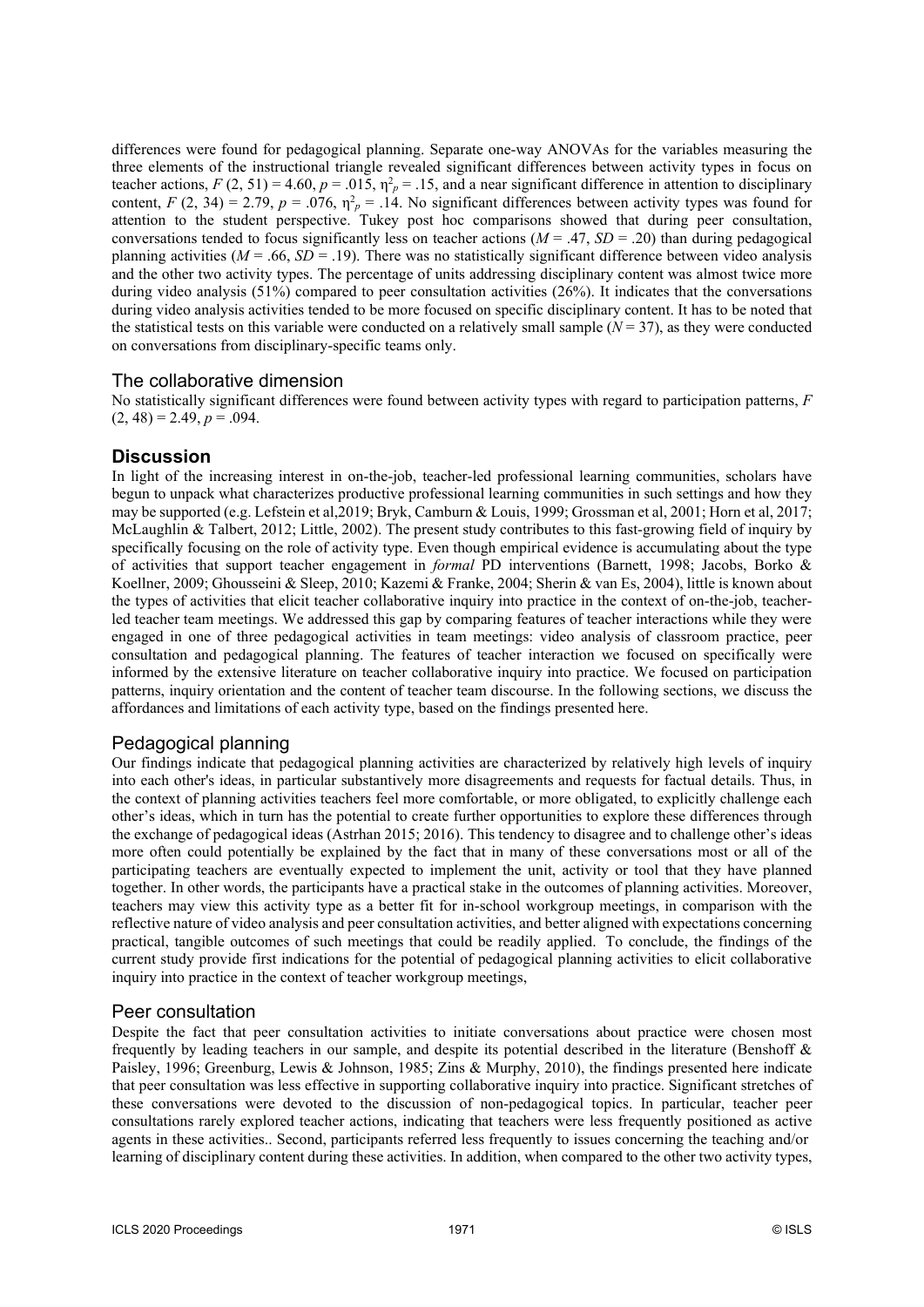peer consultation yielded relatively low indices of inquiry into each other's ideas. In particular, we note participating teachers' tendency to avoid disagreements.

These tendencies to steer the conversations away from a focus on teacher actions and to avoid critique (and disagreement) could potentially be explained by socio-emotional group processes, in which other teachers actively protect the consulting teacher from potential threats to his/her professional face (Vedder-Weiss, Segal & Lefstein, 2019). This can be achieved, among others, by attributing the cause of problems of practice to circumstances that are beyond the teacher's control or by avoiding inquiry into her actions to address the problem.

#### Video analysis

Both video case analysis and peer consultation activities involve, by definition, the disclosure of practice by one of the team members. This disclosure is considered one of the key features of productive pedagogical discourse, as it anchors conversations around classroom interactions, teacher actions and student thinking (e.g., Babichenko & Asterhan, 2018; Horn & Little, 2010; Sherin, Linsenmeier & van Es, 2009). Whereas this was not apparent in the peer consultation activities documented here, teacher dialogue during video analysis activities were indeed characterized by an overall focus on pedagogical issues in general, and on issues of instruction of specific content in particular. This advantage of the video analysis activities with regard to the content of conversations, especially in comparison to the peer consultation activity, could perhaps be attributed to the extent to which the video makes details of practice publicly visible for analysis and inquiry (Little, 2002; Levine & Marcus, 2010). Access to the details of a specific instructional event through video is likely to enable a more focused conversation on the possible ways a particular piece of disciplinary content could be taught.

However, notwithstanding its *potential* for noticing and discussing student thinking and understanding during instructional events, the video analysis conversations in our data set were not characterized by increased attention to student perspectives compared to the other two activity types. This finding is surprising since it runs counter to the common use of video case analyses specifically to facilitate teacher noticing of student thinking (Gamoran, Sherin & van Es, 2009; Gaudin & Chalies, 2015). On the other hand, Sherin and Han (2004) also reported that the capability to notice student thinking from video cases develops gradually and requires an expert facilitator. The team meetings in the current data set were not led by an experienced, expert facilitator. Moreover, the data was collected from the teacher teams' first forays into collaborative video case analysis activities. More research is needed to explore the reasons behind this unexpected finding. For now, we can cautiously conclude that noticing of student perspectives is not inherent to the video analysis *activity* itself, but rather that teacher teams have to be explicitly oriented toward it, perhaps by an expert facilitator.

As for the inquiry-related aspects of teacher dialogue, teachers tended to inquire into each other's' ideas and disagree significantly less frequently during video analysis than during planning activities. Although we did not specify detailed, a priori hypotheses, this finding is nevertheless surprising as well, especially given the existing literature on the affordances of video analysis (Gaudin & Chalies, 2015). This relatively tendency to avoid inquiry into others' ideas may reflect the team members' attempt to avoid criticizing the videotaped teacher and protect her from face threats. It could also be the result of other processes, such as lack of motivation. In contrary with planning, video analysis is a reflective exercise without a tangible, immediately useful outcome, which may negatively affect teachers' motivation to participate.

The findings of the current study indicate that the potential of classroom video cases as a rich representation of practice to elicit pedagogical discourse is not fully exploited in the school-based, teacher-led workgroups, even when a rather extensive support system to regulate pedagogical discourse around video cases is in place (e.g., team conversation protocols, help with editing and choosing video excerpts, PD exercises with video analyses).

#### Contribution of the study

In this study, we join first steps made by other researchers to explore the migration of formal PD activities into the context of peer-facilitated, on-the-job interactions (e.g., ; Brantlinger, Sherin & Linsenmeier, 2011; Segal, Lefstein & Vedder-Weiss, 2018). Specifically, we investigated how team activities shape teacher discourse, a topic that has not been commonly considered. The relative effectiveness of three activity types that have each been described as effective in the context of formal PD interventions was explored in the context of teacher workgroup meetings. Our focus on the relative affordances of activity types, instead of particular PD programs, corresponds with increasing scholarly interest in identifying and comparing different design features for productive professional learning by directly comparing them (e.g., Hill, Beisiegel, & Jacob, 2013).

The findings of the study have practical implications for facilitators of teacher workgroup meetings, first and foremost by informing their consideration of activities for collaborative inquiry into practice. Moreover, the findings of the study identify potentially unproductive processes that are associated with each type of activity.